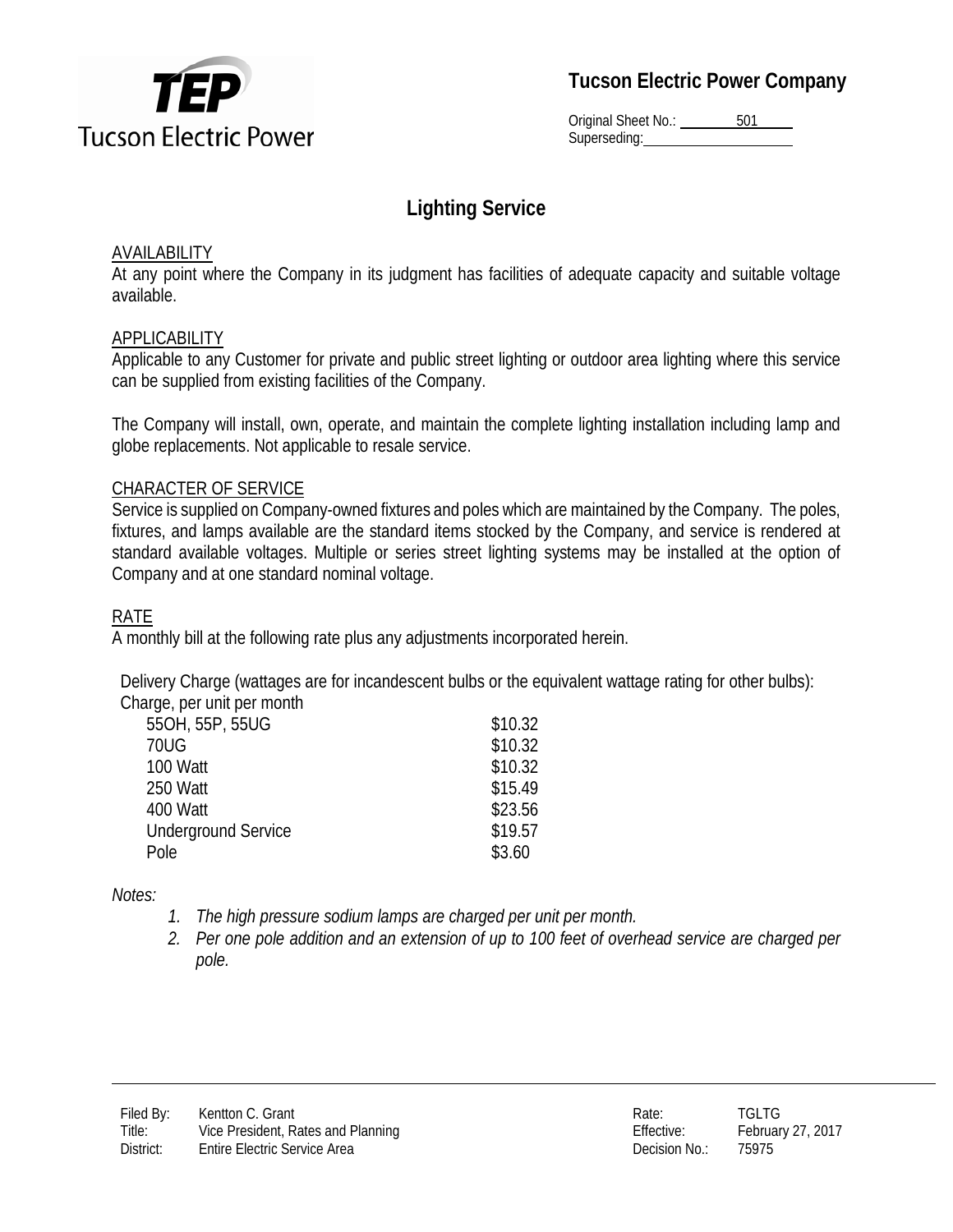

Original Sheet No.: 501 - 1 Superseding:

Base Power Supply Charge (based on the actual rated wattage value of each lamp installed per month): Charge, per unit per month

| 550H, 55P, 55UG                                                     | \$0.86 |
|---------------------------------------------------------------------|--------|
| 70UG                                                                | \$0.96 |
| 100 Watt                                                            | \$1.36 |
| 250 Watt                                                            | \$3.42 |
| 400 Watt                                                            | \$5.47 |
| The Dower Supply Charge is the sum of the Rase Dower Charge and the |        |

The Power Supply Charge is the sum of the Base Power Charge and the Purchased Power and Fuel Adjustment Clause (PPFAC), a per kWh adjustment in accordance with Rider-1-PPFAC. PPFAC reflects increases or decreases in the cost to the Company for energy either generated or purchased above or below the base cost per kWh sold.

#### DIRECT ACCESS

A Customer's Direct Access bill will include all unbundled components except those services provided by a qualified third party. Those services may include Metering (Installation, Maintenance and/or Equipment), Meter Reading, Billing and Collection, Transmission and Generation. If any of these services are not available from a third party supplier and must be obtained from the Company, the rates for Unbundled Components set forth herein will be applied to the Customer's bill.

#### FOR DIRECT ACCESS: ARIZONA INDEPENDENT SCHEDULING ADMINISTRATOR (AZISA) CHARGE

A charge per kWh shall, subject to FERC authorization, be applied for costs associated with the implementation of the AZISA in Arizona.

#### TEP STATEMENT OF CHARGES

For all additional charges and assessments approved by the Arizona Corporation Commission see the TEP Statement of Charges which is available on TEP's website at www.tep.com.

#### CONTRACT PERIOD

All lighting installations will require a contract for service as follows:

Three (3) years initial term for installation on existing facilities. Four (4) years initial term for installation on new facilities.

After the minimum contract period has expired, this agreement shall be extended from month-to-month. The Company reserves the right to cancel the contract at any time after the initial minimum contract period has expired. It is further understood and agreed that if service is terminated by the Customer prior to the expiration of the term of the agreement, or by the Company due to the Customer's failure to pay the stated monthly service charge when due and payable, the Customer shall pay to the Company said monthly service charge, including any applicable adjustments, multiplied by the number of months remaining under the agreement.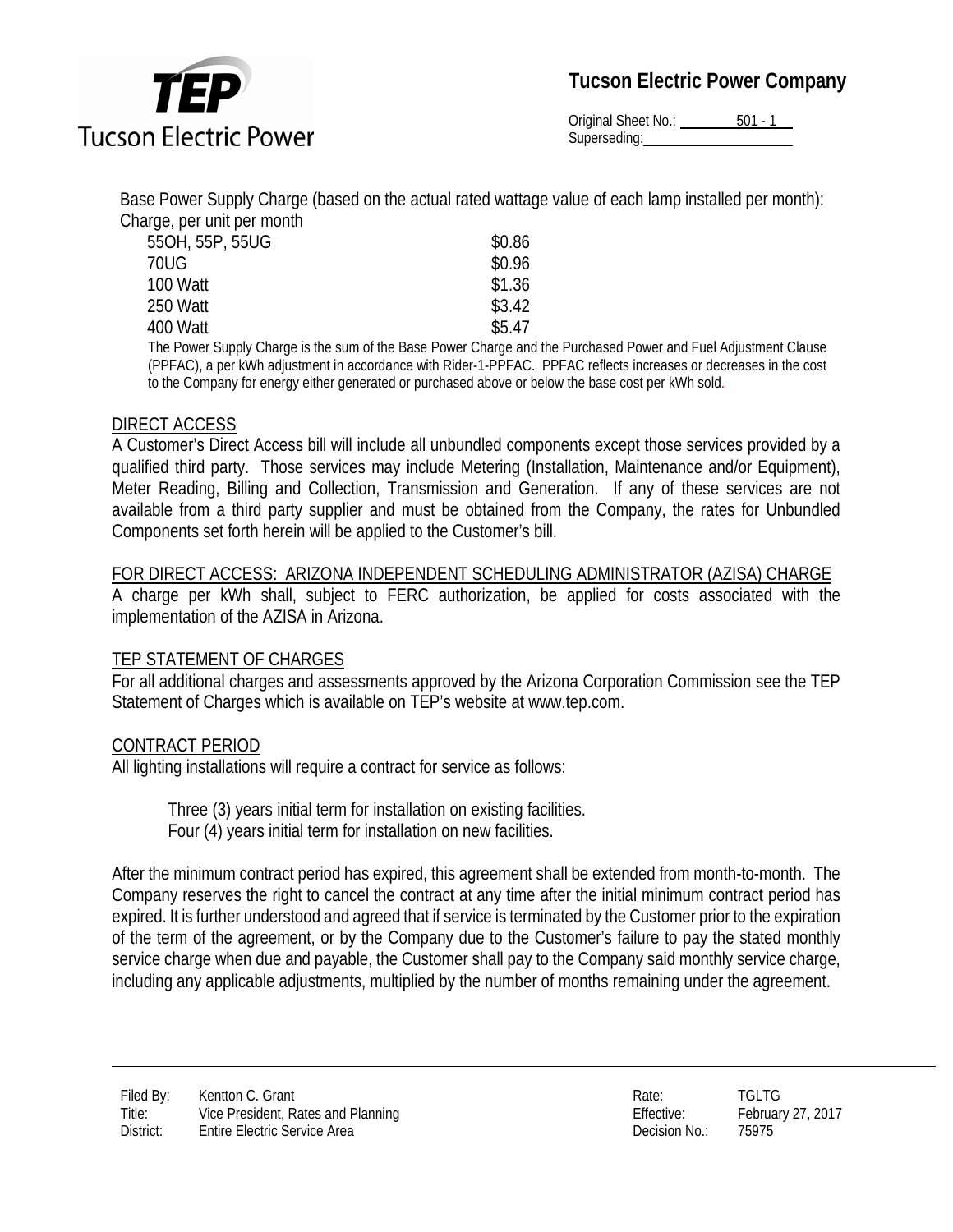

Original Sheet No.: 501 - 2 Superseding:

## TERMS AND CONDITIONS

- 1. Installation of a light on an existing pole is subject to prior approval of Company.
- 2. Extensions beyond 100 feet and all installations other than those addressed in this rate will require specific agreements providing adequate revenue or arrangements for construction financing.
- 3. The Customer is not authorized to make connections to this lighting circuit or to make attachments or alterations to the Company owned pole.
- 4. If a Customer requests a relocation of a lighting installation, the costs of such relocation must be borne by the Customer.
- 5. The Customer is expected to notify the Company when lamp outages occur.
- 6. The Company will use diligence in maintaining service; however, monthly bills will not be reduced because of lamp outages.
- 7. Light installation is subject to the governmental agency approval process.
- 8. The Customer is responsible for all civil installation requirements as specified by the Company in accordance with the Electrical Service Requirements.
- 9. In the event a public improvement project conflict(s) with existing lighting facilities, the impacted facilities will be removed and the contract terminated.
- 10. The Company will require a non-refundable contribution for the installation of new construction for facilities of \$150.00.
- 11. A late payment charge as stated in the general rules and regulations will be applied to account balances carried forward from prior billings.

### TAX CLAUSE

To the charges computed under the above rate, including any adjustments, shall be added the applicable proportionate part of any taxes or governmental impositions which are or may in the future be assessed on the basis of gross revenues of the Company and/or the price or revenue from the electric energy or service sold and/or the volume of energy generated or purchased for sale and/or sold hereunder.

#### RULES AND REGULATIONS

The standard Rules and Regulations of the Company as on file with the Arizona Corporation Commission shall apply where not inconsistent with this rate.

#### ADDITIONAL NOTES

Additional charges may be directly assigned to a Customer based on the type of facilities (e.g., metering) dedicated to the Customer or pursuant to the Customer's contract, if applicable. Additional or alternate Direct Access charges may be assessed pursuant to any Direct Access fee schedule authorized.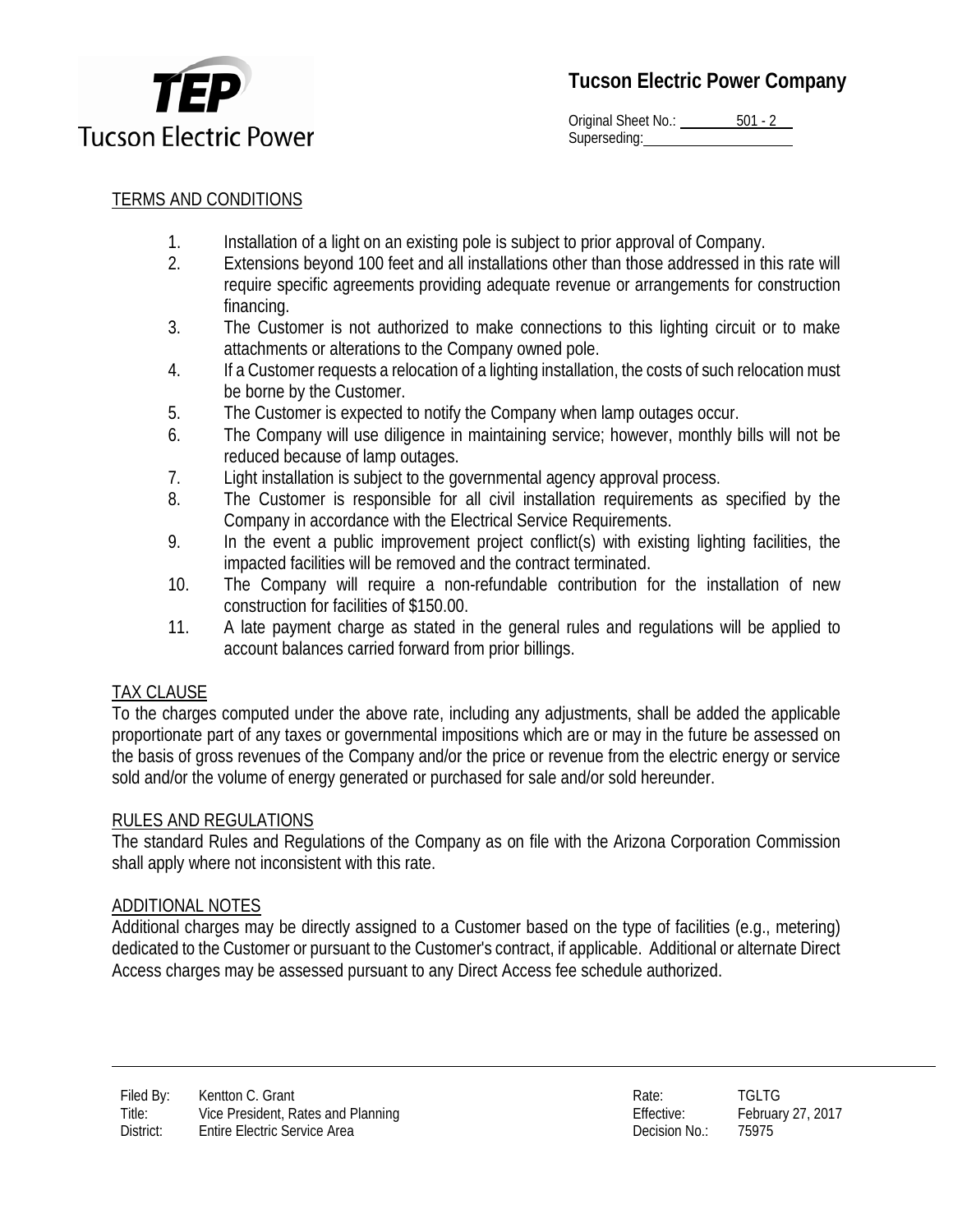

Original Sheet No.: 501 - 3 Superseding:

#### BUNDLED STANDARD OFFER SERVICE CONSISTS OF THE FOLLOWING UNBUNDLED COMPONENTS:

| 55/55P WATT (PER UNIT PER MONTH)                                                                                  |            |                   |  |
|-------------------------------------------------------------------------------------------------------------------|------------|-------------------|--|
| <b>Local Delivery</b>                                                                                             | \$9.02     |                   |  |
| Generation Capacity (\$/Unit)                                                                                     | \$0.45     |                   |  |
| Fixed Must Run (\$/Unit)                                                                                          | \$0.05     |                   |  |
| System Benefits (\$Unit)                                                                                          | \$0.01     |                   |  |
| Transmission                                                                                                      | \$0.62     |                   |  |
| System Control & Dispatch                                                                                         | \$0.01     |                   |  |
| Reactive Supply and Voltage Control                                                                               | \$0.03     |                   |  |
| <b>Regulation and Frequency Response</b>                                                                          | \$0.03     |                   |  |
| <b>Spinning Reserve Service</b>                                                                                   | \$0.09     |                   |  |
| <b>Supplemental Reserve Service</b>                                                                               | \$0.01     |                   |  |
| Energy Imbalance Service: currently charged pursuant to the Company's OATT                                        |            |                   |  |
|                                                                                                                   |            |                   |  |
| 70 WATT                                                                                                           |            |                   |  |
| <b>Local Delivery</b>                                                                                             | \$8.66     |                   |  |
| Generation Capacity (\$/Unit)                                                                                     | \$0.57     |                   |  |
| Fixed Must Run (\$/Unit)                                                                                          | \$0.07     |                   |  |
| System Benefits (\$/Unit)                                                                                         | \$0.01     |                   |  |
| Transmission                                                                                                      | \$0.79     |                   |  |
| System Control & Dispatch                                                                                         | \$0.01     |                   |  |
| Reactive Supply and Voltage Control                                                                               | \$0.04     |                   |  |
| <b>Regulation and Frequency Response</b>                                                                          | \$0.04     |                   |  |
| <b>Spinning Reserve Service</b>                                                                                   | \$0.11     |                   |  |
| <b>Supplemental Reserve Service</b><br>Energy Imbalance Service: currently charged pursuant to the Company's OATT | \$0.02     |                   |  |
|                                                                                                                   |            |                   |  |
|                                                                                                                   |            |                   |  |
| <b>100 WATT</b><br>Local Delivery                                                                                 | \$7.94     |                   |  |
| Generation Capacity (\$/Unit)                                                                                     | \$0.81     |                   |  |
| Fixed Must Run (\$/Unit)                                                                                          | \$0.10     |                   |  |
| System Benefits (\$/Unit)                                                                                         | \$0.02     |                   |  |
| Transmission                                                                                                      | \$1.12     |                   |  |
| System Control & Dispatch                                                                                         | \$0.02     |                   |  |
| Reactive Supply and Voltage Control                                                                               | \$0.06     |                   |  |
| Regulation and Frequency Response                                                                                 | \$0.06     |                   |  |
| <b>Spinning Reserve Service</b>                                                                                   | \$0.16     |                   |  |
| Supplemental Reserve Service                                                                                      | \$0.03     |                   |  |
|                                                                                                                   |            |                   |  |
| Filed By:<br>Kentton C. Grant                                                                                     | Rate:      | <b>TGLTG</b>      |  |
| Title:<br>Vice President, Rates and Planning                                                                      | Effective: | February 27, 2017 |  |

District: Entire Electric Service Area **Decision No.: 25975** Decision No.: 75975